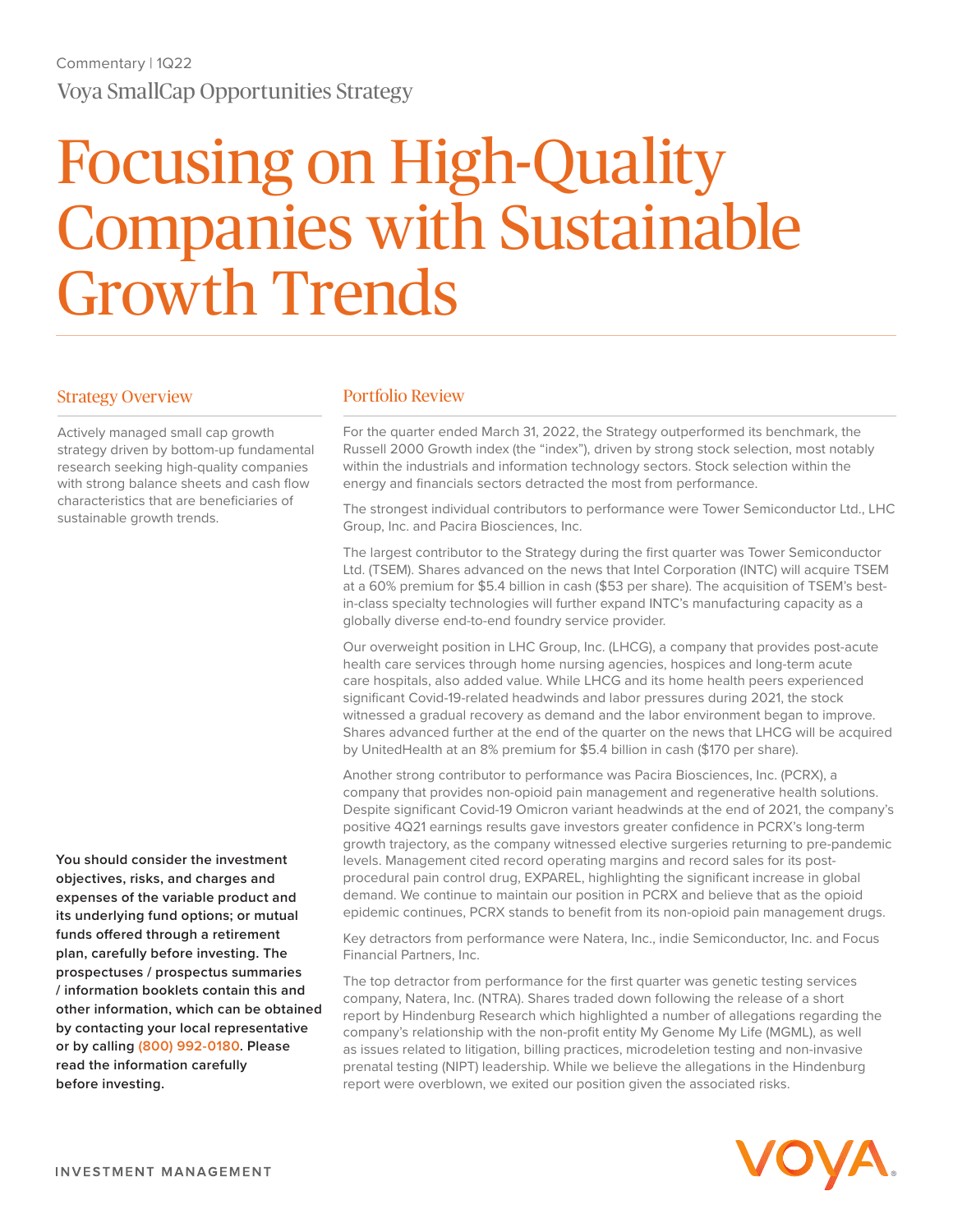Another detractor was automotive semiconductor and software solutions innovator, indie Semiconductor, Inc. (INDI). Despite strong 4Q21 results and 1Q22 guidance, with gross margins above expectations, as well as solid backlog, the stock remained under pressure along with other longer duration assets. The sell-off was further exacerbated by investor concerns regarding the industry nearing its peak cycle growth and expected deceleration. While we continue to monitor our exposures within the higher duration cohort, we continue to hold our position as we appreciate the strength of INDI's balance sheet and the long-term growth prospects of the company.

Lastly, our overweight position in wealth management services company, Focus Financial Partners, Inc. (FOCS), proved unfavorable during the period. While 4Q21 results highlighted continued strength and consistent revenue growth, as well as a healthy secular outlook, FOCS and its peers traded off due to investor concerns regarding the rising interest rate environment. FOCS remains a core holding in the portfolio as we believe FOCS is poised to benefit as a leader in the consolidation of the registered investment advisor (RIA) industry. At its current attractive relative valuation, we see meaningful upside potential.

## Current Strategy and Outlook

Should the Russia-Ukraine conflict persist, it could lead to further tightening of financial conditions via elevated energy prices, marginally slowing economic growth. Should conditions tighten further, it could limit the Fed's desire to hike rates at the accelerated pace the market is currently projecting; this would be mildly positive for bonds and neutral for equities. Meanwhile, fundamentals continue to advance — as of April 1, estimates of year-over-year S&P 500 earnings growth stood at about 6.4%. The comparison of 2022 to 2021 earnings will be difficult but expectations continue to be positive each quarter. In our view, the key to sustained growth will be a transition from accommodative fiscal and monetary policies to a period of increased private sector investment.

## Holdings Detail

Companies mentioned in this report – average percentage of Fund and Portfolio investments, as of 03/31/22: Tower Semiconductor Ltd. 1.67%, LHC Group, Inc. 1.61%, Pacira Biosciences, Inc. 1.93%, Natera, Inc. 0%, indie Semiconductor, Inc. 0.83% and Focus Financial Partners, Inc. 2.04%; 0% indicates that the security is no longer in the Fund. Portfolio holdings are subject to daily change.